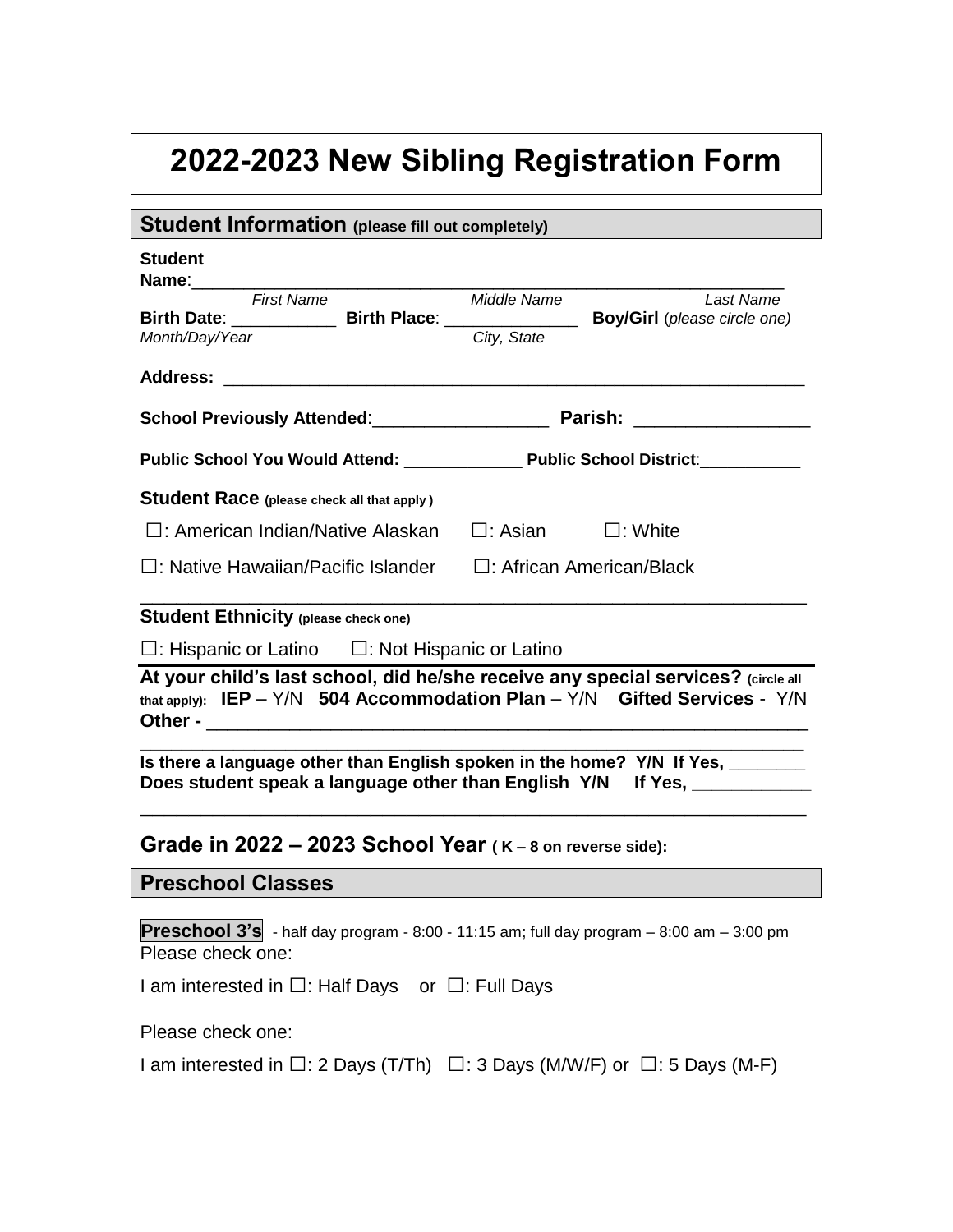**Pre Kindergarten 4's**-half day program - 8:00 am -12:30 pm; full day program–8:00 am–3:00 pm Please check one:

I am interested in *□*: Half Days or *□*: Full Days

Please check one:

I am interested in *□*: 3 Days (M/W/F) or *□*: 5 Days (M-F)

## **Kindergarten – Grade 8 Classes**

\_\_\_\_ **Kindergarten**

\_\_\_\_ **Grade 1** \_\_\_\_ **Grade 4** \_\_\_\_ **Grade 7**

\_\_\_\_ **Grade 2** \_\_\_\_ **Grade 5** \_\_\_\_ **Grade 8**

\_\_\_\_ **Grade 3** \_\_\_\_ **Grade 6** 

**Before you return your New Sibling Registration Form, please complete the registration checklist below to make sure that your application is complete.** 

## **Registration Checklist:**

*□*: **2022-2023 New Sibling Registration Form (completely filled out)**

*□*: **Original Birth Certificate (not a hospital certificate. Certificate will be returned once a copy is made.)** 

*□*: **Baptism Certificate and Other Sacramental Certificates (where applicable, copies acceptable)**

*□*: **Copy of Most Recent Grades and Test Scores (students entering grades 1-8)**

*□*: **Copy of Most Recent IEP/504 Plan (where applicable)**

**Registrations that are missing any of the above information will not be accepted. All new sibling registrations will be reviewed; and families will be notified via email to confirm their enrollment.**